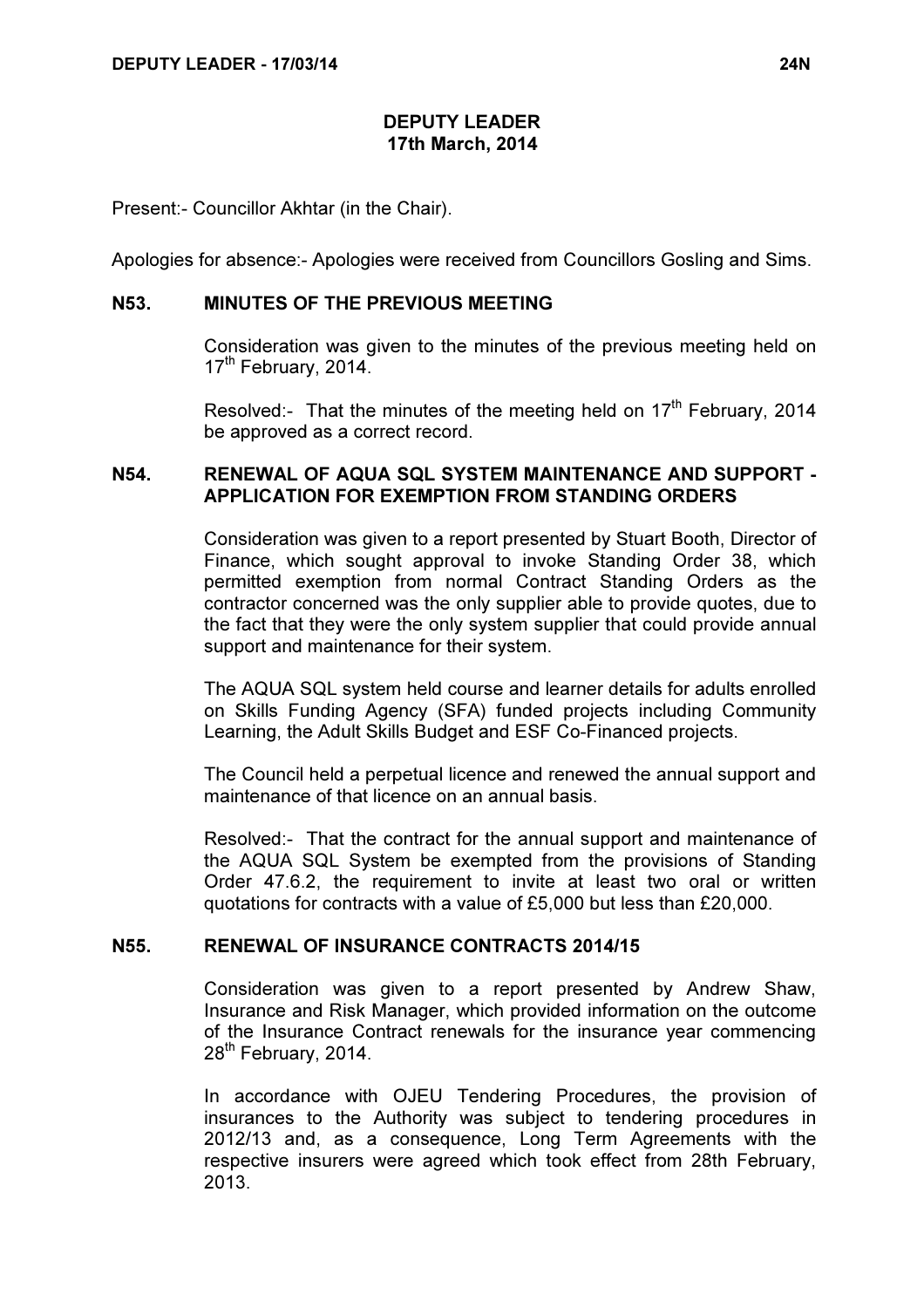Consequently, on the basis of this analysis, cover for Cross-Class (Major Liability) Risks, Personal Accident, Travel and School Journey Risks and Fidelity Guarantee Risks was awarded to Risk Management Partners (RMP), whilst cover for Property and Contract Works Risks was awarded to Zurich Municipal Insurance (ZMI), to take effect from 28 February 2013.

In accordance with the terms of the contracts, declaration forms must be completed and submitted to insurers at the end of each insurance year, so that performance over the preceding year can be analysed and adjustments made to premiums as appropriate.

Following recent meetings with both RMP and ZMI, at which they presented their renewal terms for the coming year, it was revealed that the Authority had realised an overall saving on premiums of £95,394.

Predictably, a large proportion of this (£68,455) was on property and partly down to the reduction in the size of the property portfolio. However, ZMI also stressed that the Authority's excellent claims experience and the fact that the Council suffered only one loss during 2013/14 (the Museum break-in) also contributed. Similarly, the reduction in the Terrorism premium (£11,400) was largely down to the reduction in the portfolio and staff numbers.

A pleasing saving of £15,410 was also achieved on claims handling charges. Whilst part of this was down to a slight decline in claims numbers, it was also a consequence of the Governance Section handling more property-related liability and motor claims 'in-house' rather than routinely referring to appointed claims handlers, Gallagher Bassett. This was a policy that the Council would be aiming to continue in the future.

Resolved:- (1) That the savings achieved for 2014/15 across various insurance policies and claims handling charges be noted.

(2) That the key role that the Council's Risk Management strategy had played in driving down the numbers and costs of claims leading to savings in insurance premiums be noted.

# N56. BASELINE PERSONNEL SECURITY STANDARD FOR PUBLIC SERVICE NETWORK USE

 Consideration was given to a report presented by Richard Copley, Corporate ICT Manager, which outlined the new security checking arrangements required for users of the Public Services Network (PSN) to ensure compliance.

The Public Services Network provided for:-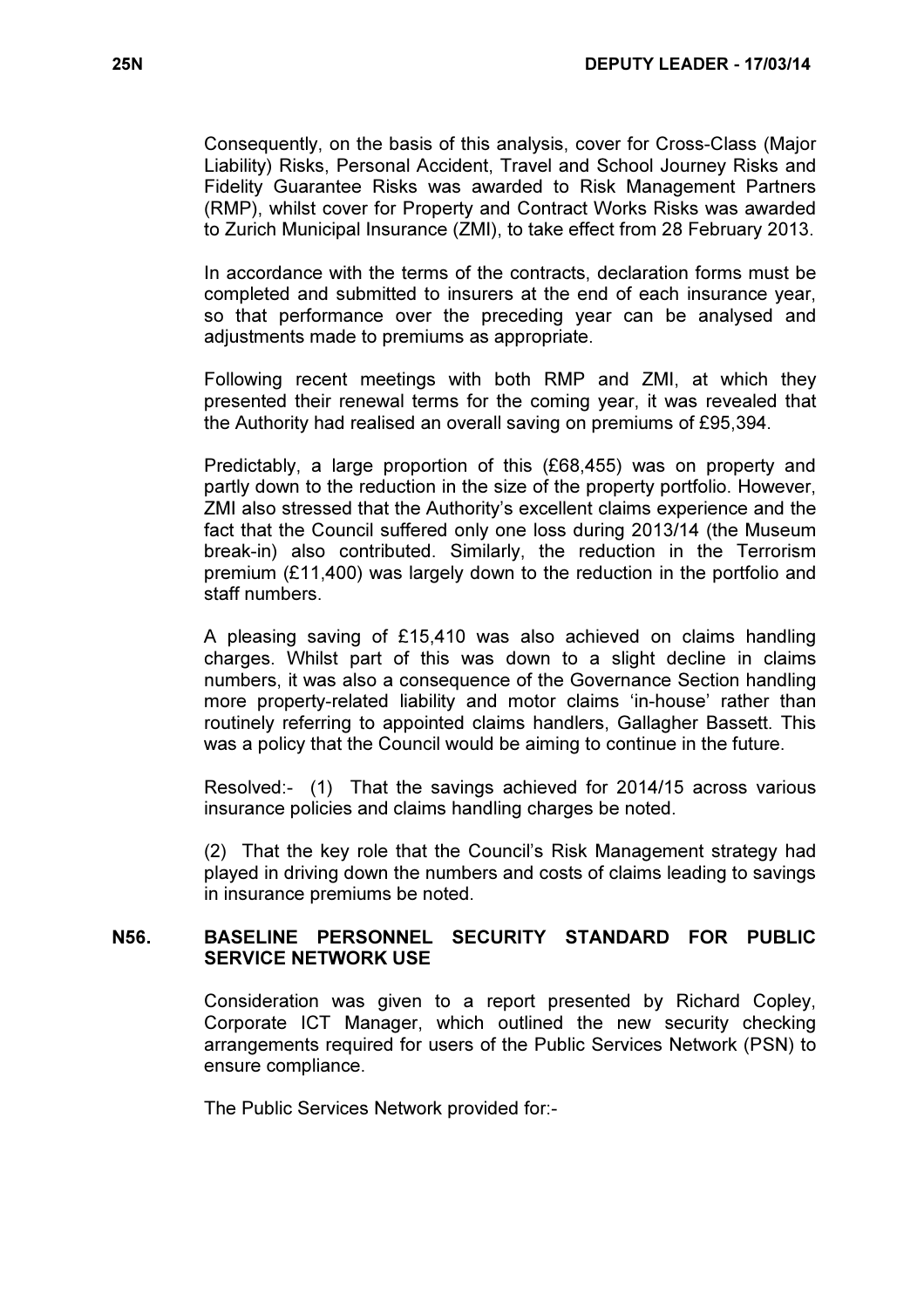- A faster and more secure network.
- Access to a range of critical services such as Blue Badge, Revenues and Benefits, Registrars and Elections.
- Secure data-sharing between all UK public sector organisations.
- Access to the 'G-Cloud'- this is a secure market place and hosting environment provided by Central Government. It enables any part of the UK public sector to procure hundreds of different cloud based services.

The Council achieved Public Services Network compliance in 2013 despite having yet to fully adopt BPSS checking as current processes where considered robust enough at that time. However, with the recent tightening of compliance criteria for the 2014 audit, the Council was being asked to improve the rigour with which it security checked employees and ensure adherence to all the requirements outlined in the BPSS to achieve re-accreditation.

Due to the large numbers of employees this would involve and the expense and time required to undertake BPSS level of checking, the Cabinet Office have allowed Councils to undertake the process on a three staged basis, over three years.

As the report suggested for Stage One, it was identified that this would involve 400 current employees, 200 for Stage Two and for Stage Three the remainder of the computer using workforce making a grand total of 4,500 employees who needed security checking to BPSS level.

This figure did not include schools because at present time the schools network was suitably segregated for them not to be included, although this could change in the future.

If the Council were to fully BPSS check all employees this would cost over £100k. It was, therefore, proposed that the recommended approach, was to only check employees who were new starters or who have worked for the Council for less than three years. The majority of the Council's workforce have been in employment for over three and were, therefore, deemed to be 'known and trusted' employees, but there would be a commitment to checking all new employees and those who have been with the Council for less than three years to the BPSS level within the recommended timescales.

Therefore, in order to be able to address the timescales outlined by the Cabinet Office and also to keep the resource requirements (both financial and physical) to a minimum it was recommended that employment history checks be undertaken with verification of criminal records as described above.

It was noted that with effect from the  $1<sup>st</sup>$  April, 2014 recruitment processes would be amended to ensure all new employees to the Council have the relevant level of checks required for Public Service Network compliance.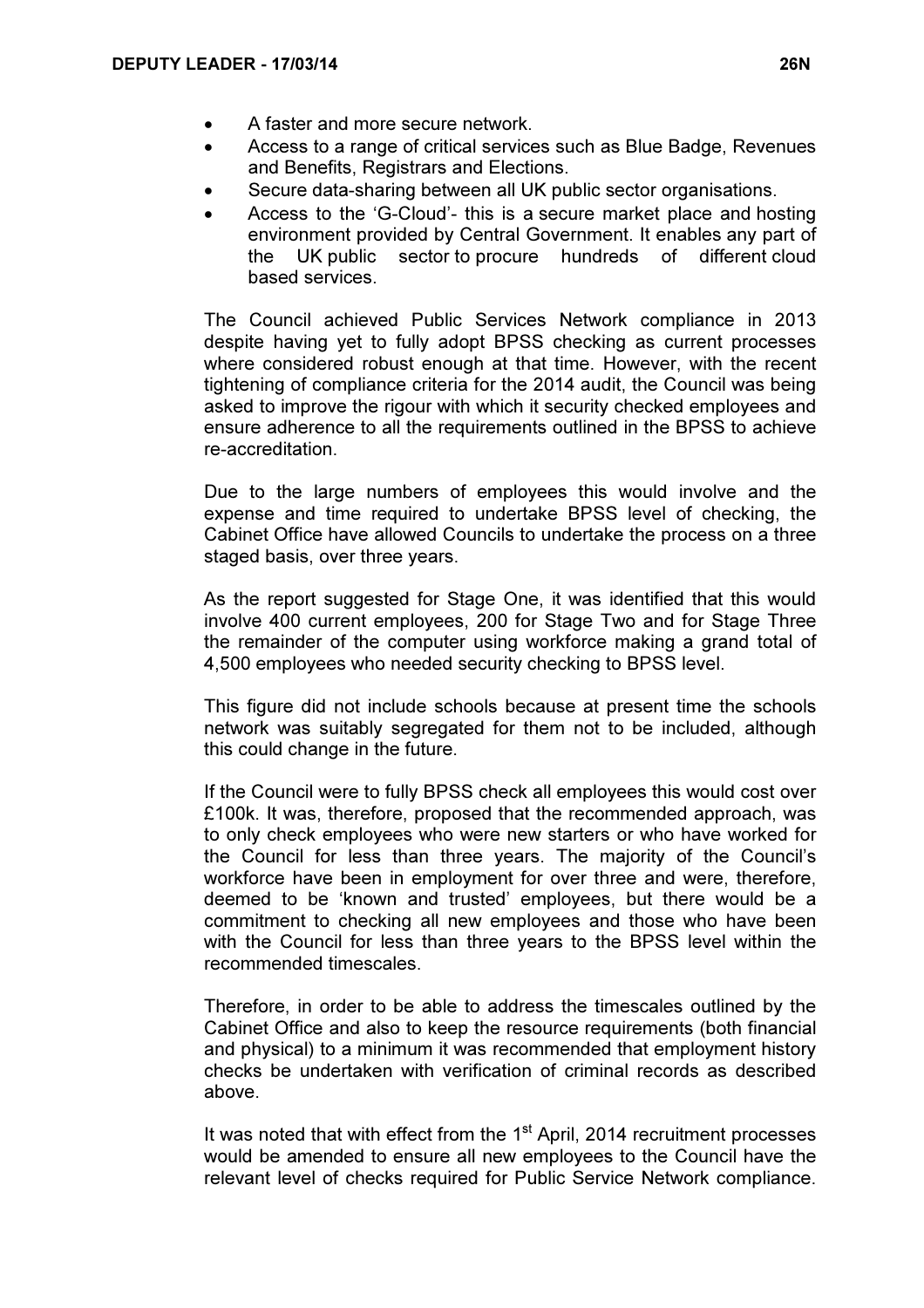Working with ICT, HR would update the HR and Payroll system to indicate which posts required the BPSS level of checking to ensure managers were clear which posts were affected. All relevant recruitment documentation and training materials would also be updated to reflect the new requirements.

Subject to confirmation it was proposed the cost of this check be charged to the recruiting manager.

Resolved:- (1) That a funding method for the required disclosure checks (both for retrospective and future checks) be approved.

(2) That the proposed approach i.e. focus on new starters and employees with less than three year service be approved.

# N57. CABINET REPORTS AND MEMBERS' ISSUES

Phil Howe, Director of Human Resources, reported on:-

- The potential for industrial action by schools on the  $26<sup>th</sup>$  March, 2014 over national terms and conditions and pensions
- National Pay Award and the significant increase being sought by Trades Unions above the 1% budgeted
- A report was being prepared for consideration by the Staffing Committee on the proposals for the Council to pay the Living Wage rate and the impact
- An invitation had been received for attendance at the Self Regulation Select Commission on Thursday, 27<sup>th</sup> March, 2014, to share information on agenda spend.

Richard Copley, Corporate ICT Manager, reported on:-

- Approaches to changes to Members' ICT and an information sharing session on this subject scheduled for Tuesday, 25<sup>th</sup> March, 2014 at 5.00 p.m.
- Progress regarding Digital Region closedown and the proposals going forward to provide superfast broadband to 95% of the U.K.'s population by Central Government

Jacqueline Collins, Director of Legal and Democratic Services, reported on:-

• A report was to be submitted to the next meeting of the Cabinet on the creation of a company to replace the Yorkshire Purchasing **Organisation**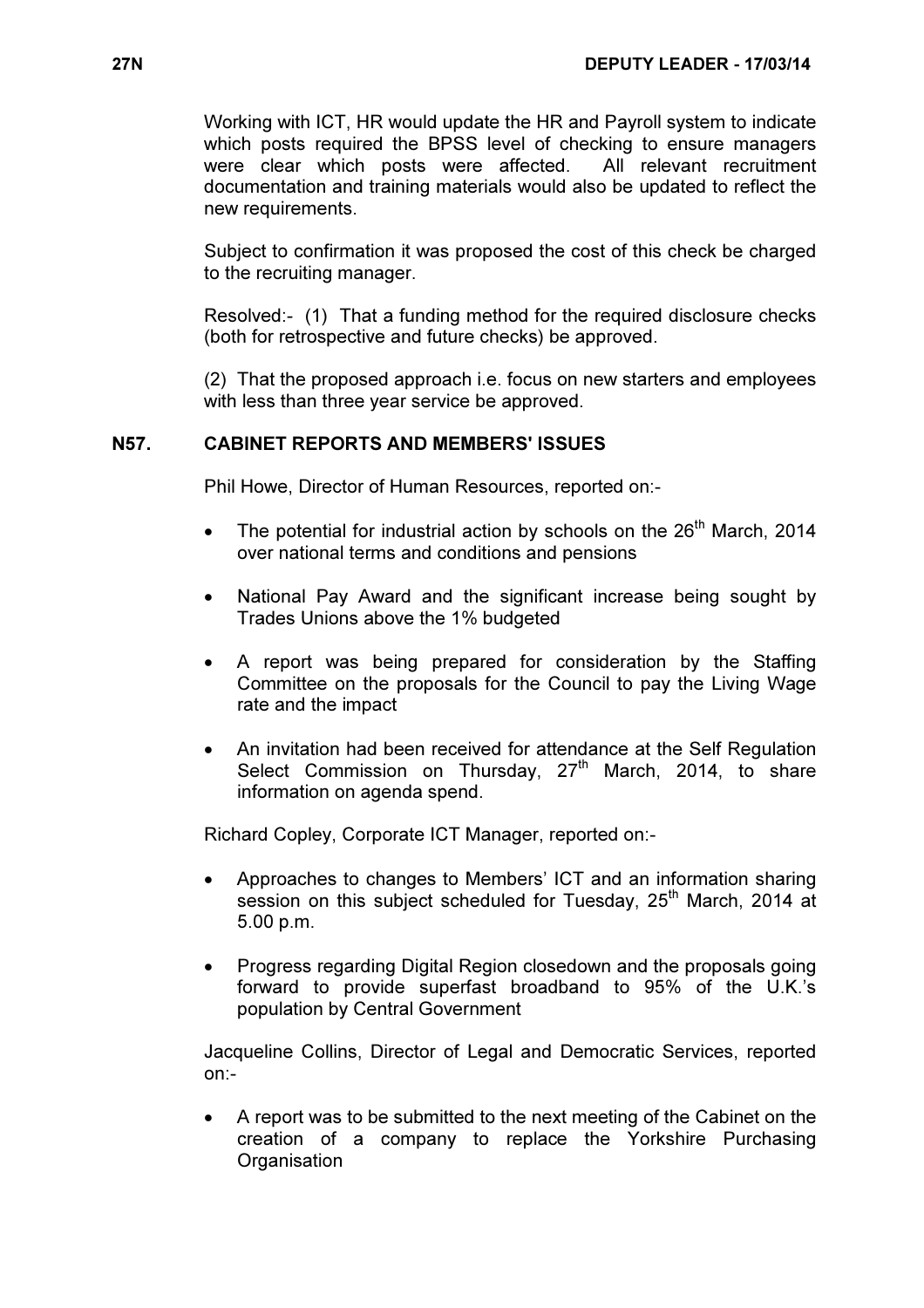- Dates had not yet been finalised regarding the hearing of the Judicial Review appeal relating to the distribution of EU funding
- The proposed changes going through Parliament on the grounds on which a Judicial Review could be brought
- The letter that was to be distributed to all Members of the Council regarding Purdah, which would commence on 14<sup>th</sup> April, 2014

Stuart Booth, Director of Finance, reported on:-

- The various financial reports that were being submitted to Cabinet on the  $19<sup>th</sup>$  March, 2014
- The challenges facing the Council in taking forward the 2015/16 budget

Resolved:- That the information be noted.

# N58. PROCUREMENT OF ANNUAL SOFTWARE SUPPORT AND MAINTENANCE FROM NORTHGATE - NDR SOFTWARE

 Consideration was given to a report presented by Stuart Booth, Director of Finance, which provided details on how to enable the Council to ensure ongoing use and reliability of the Northgate Revenues and Benefits System functionality from 1st April 2014 to 31st March 2015, there was a need to have a Support and Maintenance agreement with the software supplier.

Maintaining the reliability of Northgate was essential in maintaining an excellent customer service in the administration of benefits, ensuring efficient billing of Council Tax and Non Domestic Rates and ensuring that income collection was maximised.

Exemption from Standing Orders for procuring this software support and maintenance was sought as the provision of the document management and workflow software support could only be supplied by Northgate.

Resolved:- That the contract for the purchase of annual Support and Maintenance for the Northgate Revenues and Benefits System be exempt from the provisions of Standing Order 47.6.2 (requirement to invite at least two oral or written quotations for contracts with a value of £5k but less than £20k) and the purchase be made from Northgate.

#### N59. TRAINING OF ADULT SOCIAL CARE WORKFORCE

 Consideration was given to a report presented by Nigel Mitchell, Learning and Development Manager, which sought approval for exemption from normal Contract Standing Orders, so that three existing training providers may continue to be contracted to repeat their specialist 'branded' training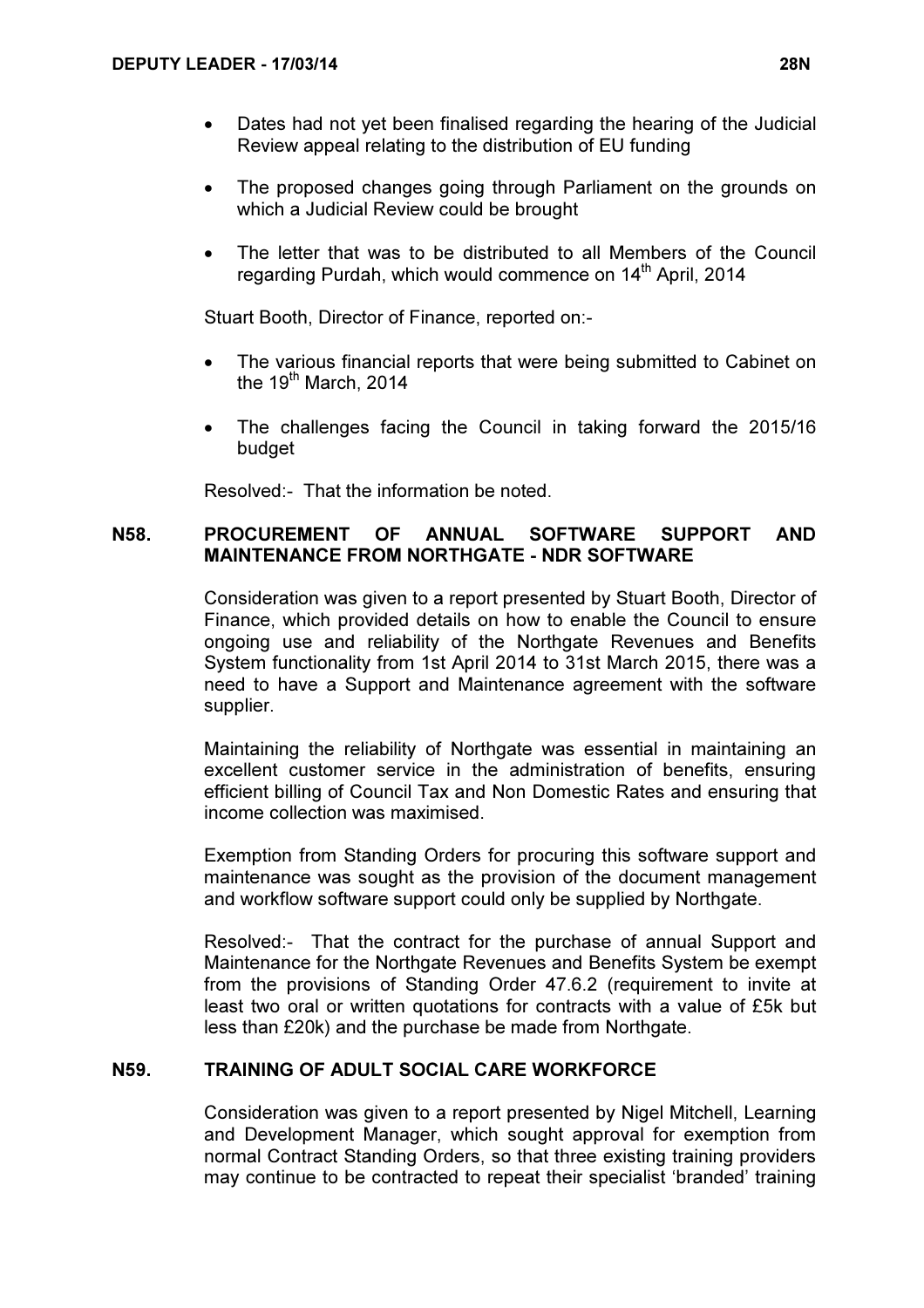courses in support of a capable and skilled adult social care workforce across Rotherham.

Further information was provided on the broad range of training and development activities for the entire adult social care workforce across Rotherham including courses, qualifications, distance learning, e-learning and coaching. The majority of the training needs identified for the workforce would now be met going forward through the Council's new Dynamic Purchasing System for Learning and Development that had been let by the Corporate Procurement Team. There was, however, a very small number of existing specialist sole training provider courses planned to continue. As such, a request was made for the following four courses, from three existing providers, to be exempt from the provisions of Standing Orders: 45 Pre-tender quotations and enquiries, 47 Contracts valued at less than £50,000, and 48 Contracts valued at £50,000 or more.

Whilst there were other training providers in the marketplace that could deliver training similar course content in the areas covered above – carers, exercise and movement, dementia – these were specialised courses required as part of existing training pathways that were only available from the providers detailed with some courses being trademarked products.

Clarification was sought on who were the recipients of the training, costs associated with this provision and whether value for money was demonstrated.

Resolved:- That the contracting of training courses for Dementia Care Mapping, Cornerstones of Dementia Care, Carer Information and Support Programme, and The OTAGO Exercise Programme Leader be exempt from Standing Orders: 45 Pre-tender quotations and enquiries, 47 Contracts valued at less than £50,000, and 48 Contracts valued at £50,000 or more.

(THE CHAIRMAN AUTHORISED CONSIDERATION OF THE FOLLOWING URGENT ITEM IN ORDER TO PROCESS THE CONTRACT REFERRED TO WITHOUT DELAY)

## N60. RENEWAL OF CIPFA ASSETMANAGER.NET LICENCE AND SYSTEM MAINTENANCE AND SUPPORT AGREEMENT - APPLICATION FOR EXEMPTION FROM STANDING ORDERS

 Consideration was given to the report presented by Stuart Booth, Director of Finance, which sought approval to invoke Standing Order 38, which permitted exemption from normal Contract Standing Orders. This was to allow CIPFA Business Ltd. to provide a three year licence plus annual support and maintenance for the CIPFA Assetmanager.NET system.